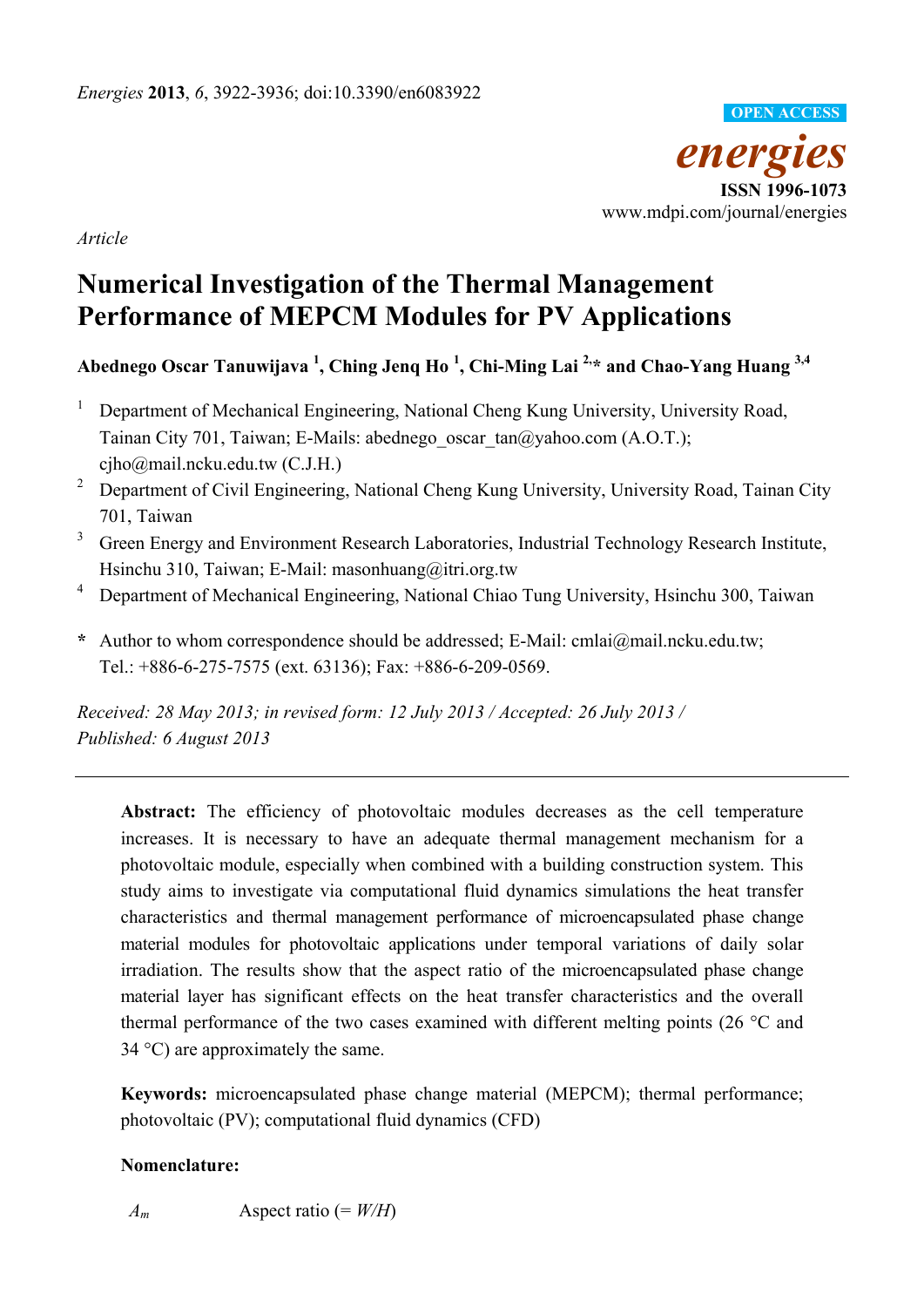| $A_p$                      | Capsule surface area                                                   |
|----------------------------|------------------------------------------------------------------------|
| <b>BIPV</b>                | Building-integrated photovoltaic                                       |
| $c_p$                      | Heat capacity (J kg <sup>-1</sup> K <sup>-1</sup> )                    |
| $C_F$                      | Forchheimer coefficient                                                |
| <b>CFD</b>                 | Computational fluid dynamics                                           |
| $d_p$                      | MEPCM particle diameter                                                |
| $\dot{E}$                  | Power output per unit area $(W/m^2)$                                   |
| g                          | Gravitational acceleration $(m/s^2)$                                   |
| $G_s$                      | Incident solar irradiation $(W/m^2)$                                   |
| $\boldsymbol{h}$           | Heat convection coefficient (W m <sup>-2</sup> K <sup>-1</sup> )       |
| H                          | Height $(m)$                                                           |
| $h_{LS}$                   | Latent heat $(J/kg)$                                                   |
| $\boldsymbol{k}$           | Thermal conductivity coefficient (W m <sup>-1</sup> K <sup>-1</sup> )  |
| K                          | Ergun surface constant $(m^2)$                                         |
| L                          | Length $(m)$                                                           |
| <b>MEPCM</b>               | Microencapsulated phase change material                                |
| $\overline{P}$             | Pressure $(N/m2)$                                                      |
| <b>PCM</b>                 | Phase change material                                                  |
| <b>PV</b>                  | Photovoltaic                                                           |
| q''                        | Heat flux $(W/m^2)$                                                    |
| q                          | Heat transfer (W)                                                      |
| $\varrho$                  | Energy $(J)$                                                           |
| <b>QUICK</b>               | Quadratic upstream interpolation convective kinetics                   |
| $\boldsymbol{t}$           | Time(s)                                                                |
| T                          | Temperature $(^{\circ}C)$                                              |
| $\mathcal{U}$              | Dimensionless x-direction velocity (m/s)                               |
| U                          | Overall heat transfer coefficient (W m <sup>-2</sup> K <sup>-1</sup> ) |
| $\forall$                  | Capsule volume $(m3)$                                                  |
| $\mathcal V$               | Dimensionless y-direction velocity (m/s)                               |
| W                          | Width (m)                                                              |
| $\boldsymbol{\mathcal{X}}$ | $=x^{\dagger}/W$                                                       |
| $\mathcal{Y}$              | $= y^{\dagger}/H$                                                      |

# **Greek letters:**

| $\alpha$      | Thermal difussivity $(m^2/s)$     |
|---------------|-----------------------------------|
| $\alpha_r$    | Absorptivity                      |
| $\beta$       | Expansion coefficient             |
| $\beta_{pv}$  | Temperature dependent coefficient |
| $\beta_{s}$   | Solid expansion coefficient       |
| $\beta_{T,f}$ | Fluid expansion coefficient       |
| $\delta$      | Thickness (m)                     |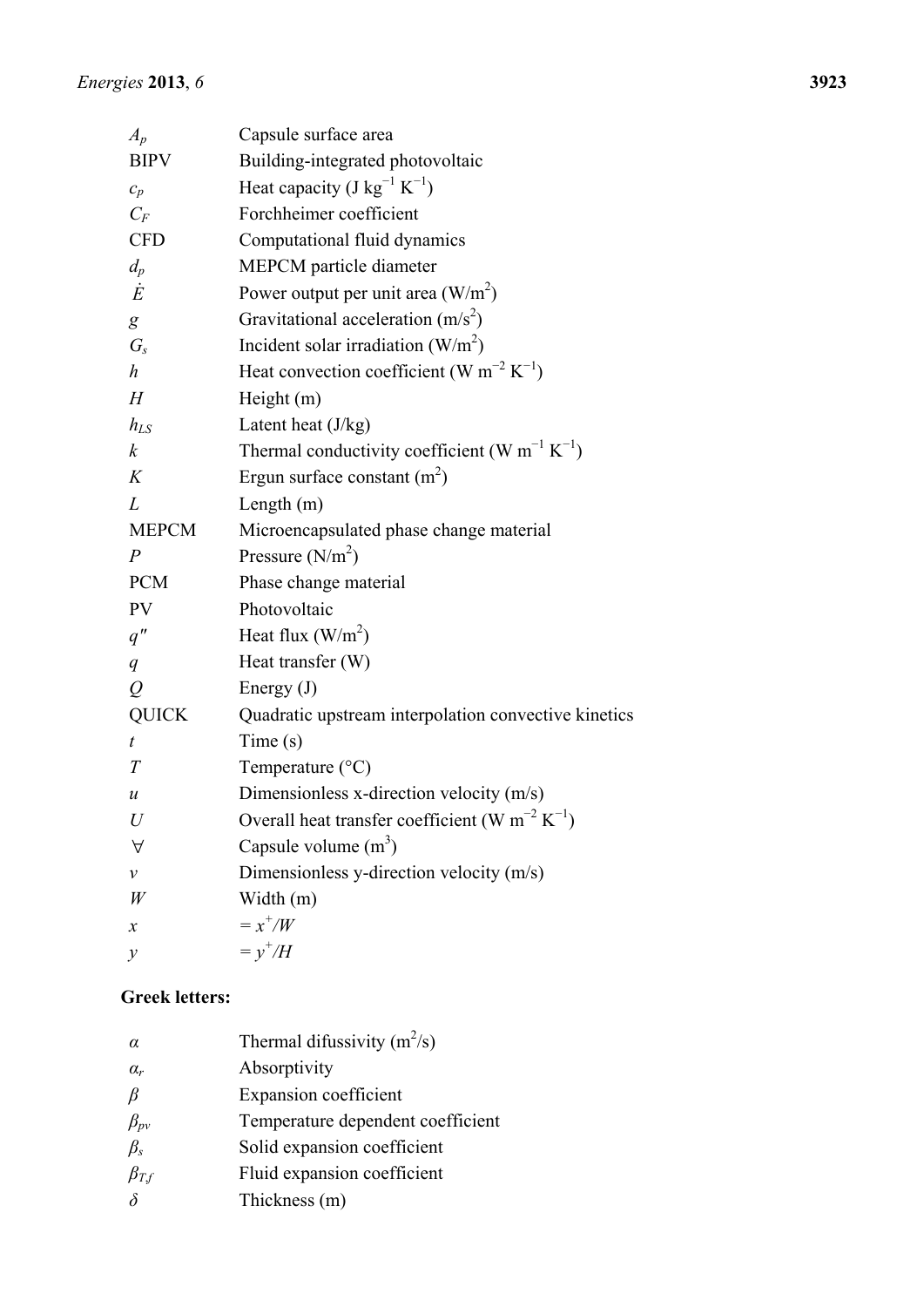|                                | Porosity                        |
|--------------------------------|---------------------------------|
| η                              | PV cell efficiency              |
| $\mu$                          | Viscosity (N s/m <sup>2</sup> ) |
| $\boldsymbol{v}$               | Kinematic viscosity $(m^2/s)$   |
| $\rho$                         | Density $(kg/m^3)$              |
| $\tau_{\scriptscriptstyle{t}}$ | Delaying coefficient            |
| $\omega$                       | Dimensionless vorticity         |
| $\omega^+$                     | Vorticity                       |
| $\zeta$                        | Melt fraction                   |
|                                | Difference                      |
| Ψ                              | Dimensionless streamline        |
|                                | Streamline                      |
|                                |                                 |

# **Subscripts:**

| Average            |
|--------------------|
| Electricity        |
| Fluid              |
| Initial; indoor    |
| Into the MEPCM     |
| Melt               |
| Mixed MEPCM-fluid  |
| Maximum time       |
| Outer; reference   |
| Out of the PV cell |
| Particle           |
| Photovoltaic cell  |
| Reference          |
| Sunrise time       |
| Sunset time        |
| Solar irradiation  |
| x-axis             |
| y-axis             |
| Ambient            |
|                    |

# **Superscripts:**

|        | Average       |
|--------|---------------|
| $\ast$ | Dimensionless |
| $\pm$  | Dimensional   |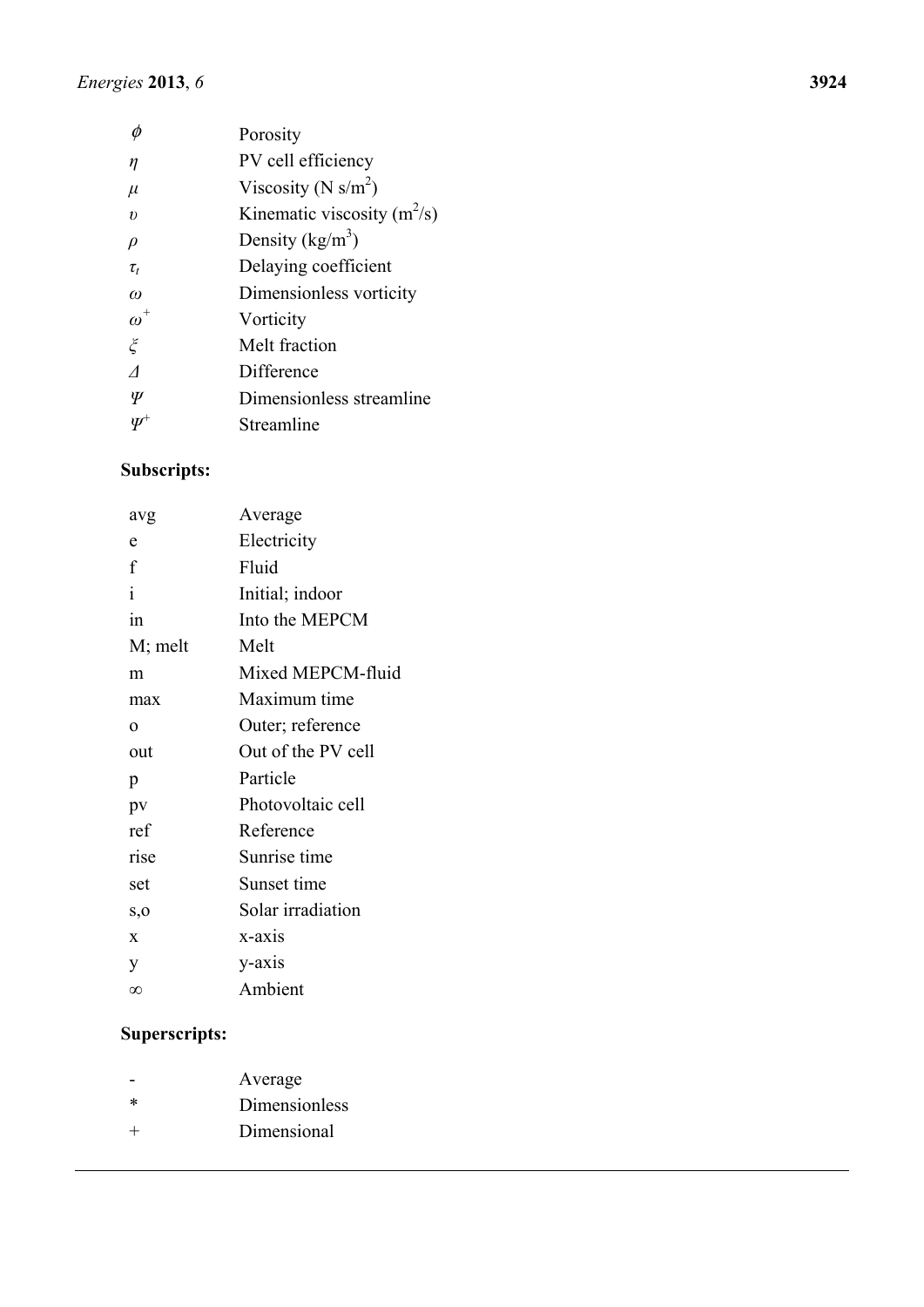## **1. Introduction**

The photovoltaic (PV) cell temperature is associated with the generation efficiency of the solar irradiation energy that is converted into electricity. The nominal power of a PV module is tested under standardized testing conditions (AM 1.5, 25 °C, 1000 W/m<sup>2</sup>). However, in a normal environment, it is difficult to maintain a PV cell temperature of 25 °C because the cell is affected by the ambient climate and heat transfer conditions. The efficiencies in a PV module decrease as the module temperature increases [1], therefore, whenever possible, it is necessary to enhance the heat dissipation of a PV module.

During the processes of melting or solidification, a phase change material (PCM) can effectively release or store a great amount of latent heat. The temperature of the PCM can also be stably maintained during the latent heat transfer process. Therefore, in the energy storage and thermal environmental control application, a PCM is a very promising material choice.

The applications of PCM include systems for thermal storage [2], integration with building materials, usage in fireproof engineering, *etc.* Integrating building materials with PCM for environmental control has been achieved by two PCM treatment methods: adding PCM particles during material production processing (especially microencapsulated PCM, MEPCM) or laminating PCM onto construction panels [3–5]. Comprehensive literature reviews on PCMs, thermophysical properties, long term stability, impregnation methods, current building applications and their thermal performance analyses, as well as numerical simulation of buildings with PCMs can be found in the cited review articles [6–9].

PV/PCM systems that use internal fins to limit the temperature increase in the PV cell are discussed in Huang *et al.* [10]. The results show that smaller width spacing lowers the constant temperature and shortens the melting process. Another way to improve the low thermal conductivity of PCMs is to combine the PCM with other materials such as metal. An experiment using a metal-embedded wax matrix showed that the PV temperature can be maintained at approximately  $60-65$  °C for some time interval and that the overall power gain was approximately 1.7 times when used on sunny days [11].

The existing literature on heat transfer investigations of MEPCM is still limited. Thus, in this study, the thermal performance of MEPCM layers for PV uses was investigated via engineering considerations and computational fluid dynamics (CFD) simulations.

## **2. Mathematical Treatment of the Simulation and Numerical Methods**

## *2.1. Test Cell*

Figure 1 shows a building facade integrated with a MEPCM (in grey color), where a building integrated PV (BIPV) panel was used as the investigated building façade in this study.  $G<sub>s</sub>(t)$  represents the incident solar irradiation that penetrates a PV cell of thickness *δpv.* The top and bottom surfaces of the PV/MEPCM layer are assumed to be thermally insulated. The MEPCM layer has thickness *W* and length *H*.

The PV cell energy balance consists of a convection term, as well as terms for the solar irradiation and heat flux through the backside. Two cases are presented: one without MEPCM integration and the other with PV/MEPCM integration. In the case without the MEPCM, the amount of heat flux that exits the PV cell is equal to the heat transfer convection term on the back side, whereas in the case with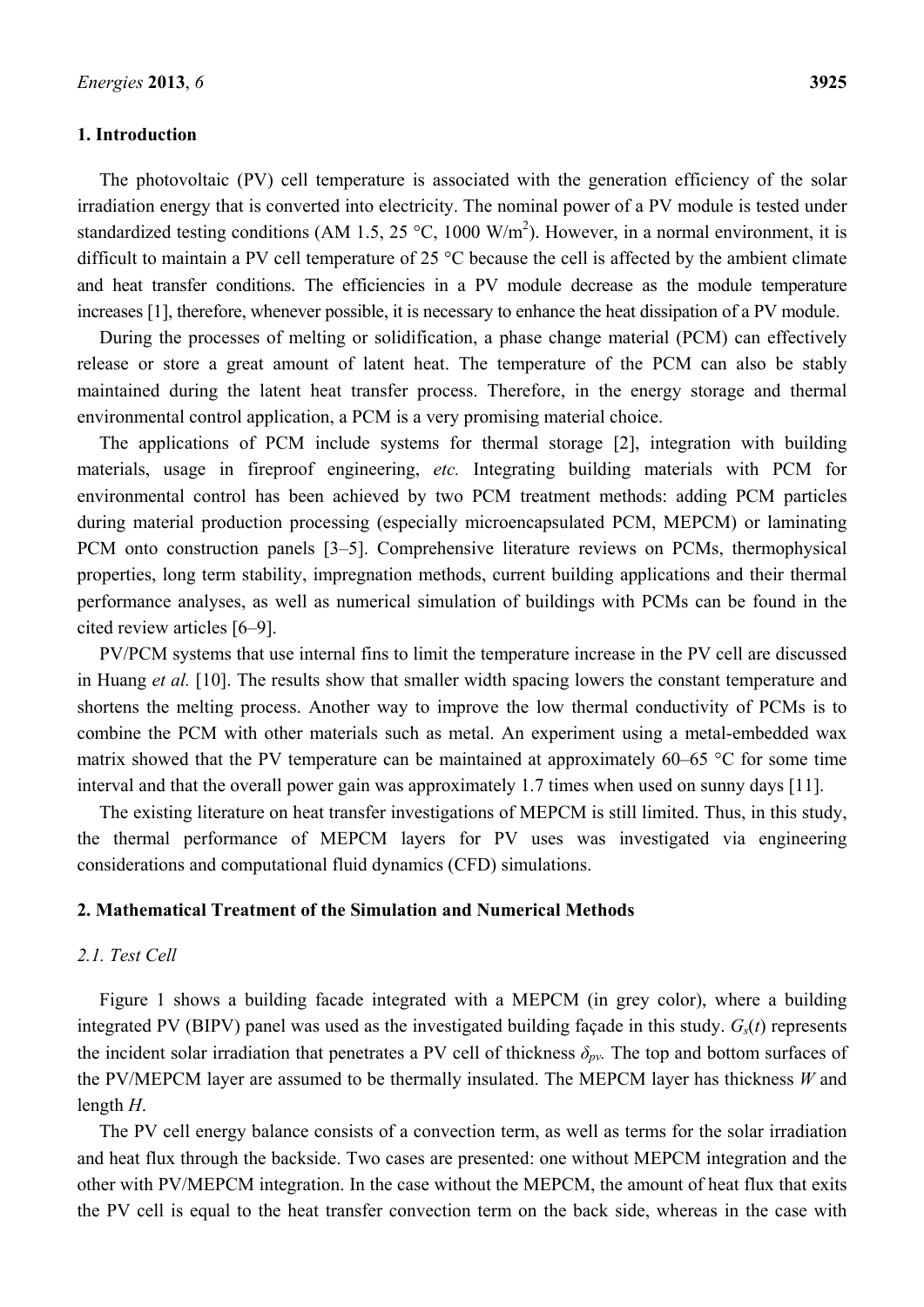**Figure 1.** Schematics of heat transfer in an MEPCM layer.



PV without MEPCM:

$$
q_{pv,out}'' = U_{\infty,i}(T_{pv} - T_{\infty,i})
$$
\n<sup>(1)</sup>

PV/MEPCM integration:

$$
x^+ = 0 \, , \, q''_{pv,out} = -k_m \frac{\partial T_m}{\partial x^+}
$$
 (2)

$$
x^+ = W \, ; \, -k_m \, \frac{\partial T_m}{\partial x^+} = U_{\infty,i} (T_m - T_{\infty,i}) \tag{3}
$$

# *2.2. PV/MEPCM Model*

The resulting transient conjugate heat transfer processes of conduction across the PV layer, as well as buoyancy-driven convection in the porous layer packed with MEPCM particles, can then be modeled by invoking the following assumptions:

- (1) Because the temperature gradient along the thickness  $\delta_{pv}$  of the PV cell is negligibly small, the conduction is one-dimensional and takes place along its length  $L_{pv} \left( \frac{>> \delta_{pv}}{v} \right)$ ;
- (2) The thermal properties of the PV cell are isotropic and constant;
- (3) The ohmic losses in the PV cell are negligible, and the photovoltaic efficiency is a function of temperature;
- (4) The time-dependent solar irradiation onto the outer surface of the PV cell is uniform at  $G<sub>s</sub>(t)$ ;
- (5) The outer surface of the PV cell has an effective absorptivity of  $\alpha_{r,pv}$ ;
- (6) The rectangular MEPCM layer is treated as an air-filled isotropic and homogenous porous medium with a porosity of  $\phi_f$ ;
- (7) The MEPCM particles are spheres of uniform diameter  $d_n^+$  in local thermal equilibrium with the fluid, except during the solid-liquid phase change process;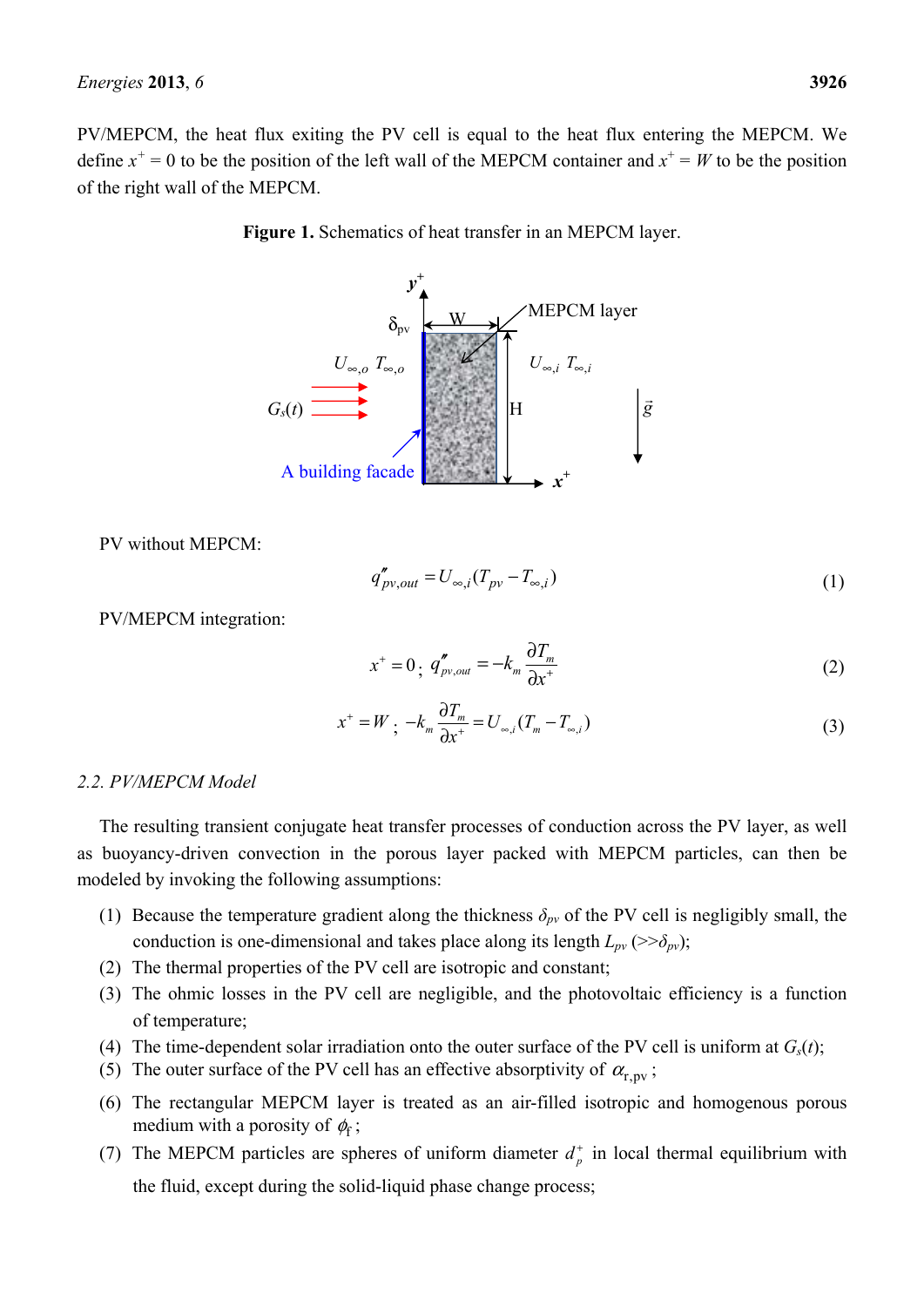(8) The thermophysical properties of the fluid and the MEPCM particles are constant except for the density variation for the buoyancy force, which is treated using the Boussinesq approximation.

#### *2.3. Dimensional Mathematical Model*

#### 2.3.1. Photovoltaic Cell Energy Balance

The energy balance from the first to the fifth assumption (in Section 2.2) can be written as the following:

$$
\rho_{pv}c_{p,pv}\delta_{pv}\frac{\partial T_{pv}}{\partial t}=k_{pv}\delta_{pv}\frac{\partial^2 T_{pv}}{\partial y^2}+\alpha_{r,pv}G_s-\dot{E}_{pv}-U_{\infty,o}(T_{pv}-T_{\infty,o})-q_{pv,out}''\tag{4}
$$

The electric power output  $\dot{E}_{pv}$  per unit cell area is calculated according to the following:

$$
\dot{E}_{pv} = G_s \eta_{pv} \tag{5}
$$

The electrical efficiency depends on the PV temperature according to the following function:

$$
\eta_{\scriptscriptstyle{pv}} = \eta_{\scriptscriptstyle{pv,ref}} \left[ 1 - \beta_{\scriptscriptstyle{pv}} \left( T_{\scriptscriptstyle{pv}} - T_{\scriptscriptstyle{pv,ref}} \right) \right] \tag{6}
$$

Where  $T_{pv,ref}$  is the solar cell reference temperature;  $\beta_{pv}$  is the material and temperature dependent coefficient for the solar cell.

#### 2.3.2. MEPCM Mathematical Equation

The MEPCM model consists of a momentum equation, stream function-vorticity equations, energy balance, melting fraction equation, and initial/boundary conditions.

### 2.3.2.1. Momentum Equation

Assuming there is only 2-D heat transfer inside the MEPCM, the continuity equation is the following:

$$
\frac{\partial u^+}{\partial x^+} + \frac{\partial v^+}{\partial y^+} = 0\tag{7}
$$

The momentum equation uses the Darcy-Brinkman-Forcheimer integrated model [12]. If the Boussinesq approximation ( $\Delta \rho_f \ll \Delta \rho_{f,0}$  and  $\rho_f \approx \rho_{f,0}$ ) is used, then the x-axis and y-axis momentum equations can be expressed as follows:

$$
\rho_f \left[ \phi_f^{-1} \frac{\partial v^+}{\partial t^+} + \phi_f^{-2} \left( v^+ \cdot \nabla \right) v^+ \right] = -\frac{\partial P^+}{\partial y^+} + \frac{\partial}{\partial x^+} \left( \mu_e \frac{\partial v^+}{\partial x^+} \right) + \frac{\partial}{\partial y^+} \left( \mu_e \frac{\partial v^+}{\partial y^+} \right) - g \beta_{T,f} (T - T_{ref}) - \frac{\mu_f}{K} v^+ - C_F K^{-0.5} \left| \vec{V}^+ \right| v^+ \tag{8}
$$

$$
\rho_f \left[ \phi_f^{-1} \frac{\partial u^+}{\partial t^+} + \phi_f^{-2} \left( u^+ \cdot \nabla \right) u^+ \right] = -\frac{\partial P^+}{\partial x^+} + \frac{\partial}{\partial x^+} \left( \mu_e \frac{\partial u^+}{\partial x^+} \right) + \frac{\partial}{\partial y^+} \left( \mu_e \frac{\partial u^+}{\partial y^+} \right) - \frac{\mu_f}{K} u^+ - C_F K^{-0.5} \left| \vec{V}^+ \right| u^+ \tag{9}
$$

*K* is the Ergun Equation coefficient, which can be calculated from: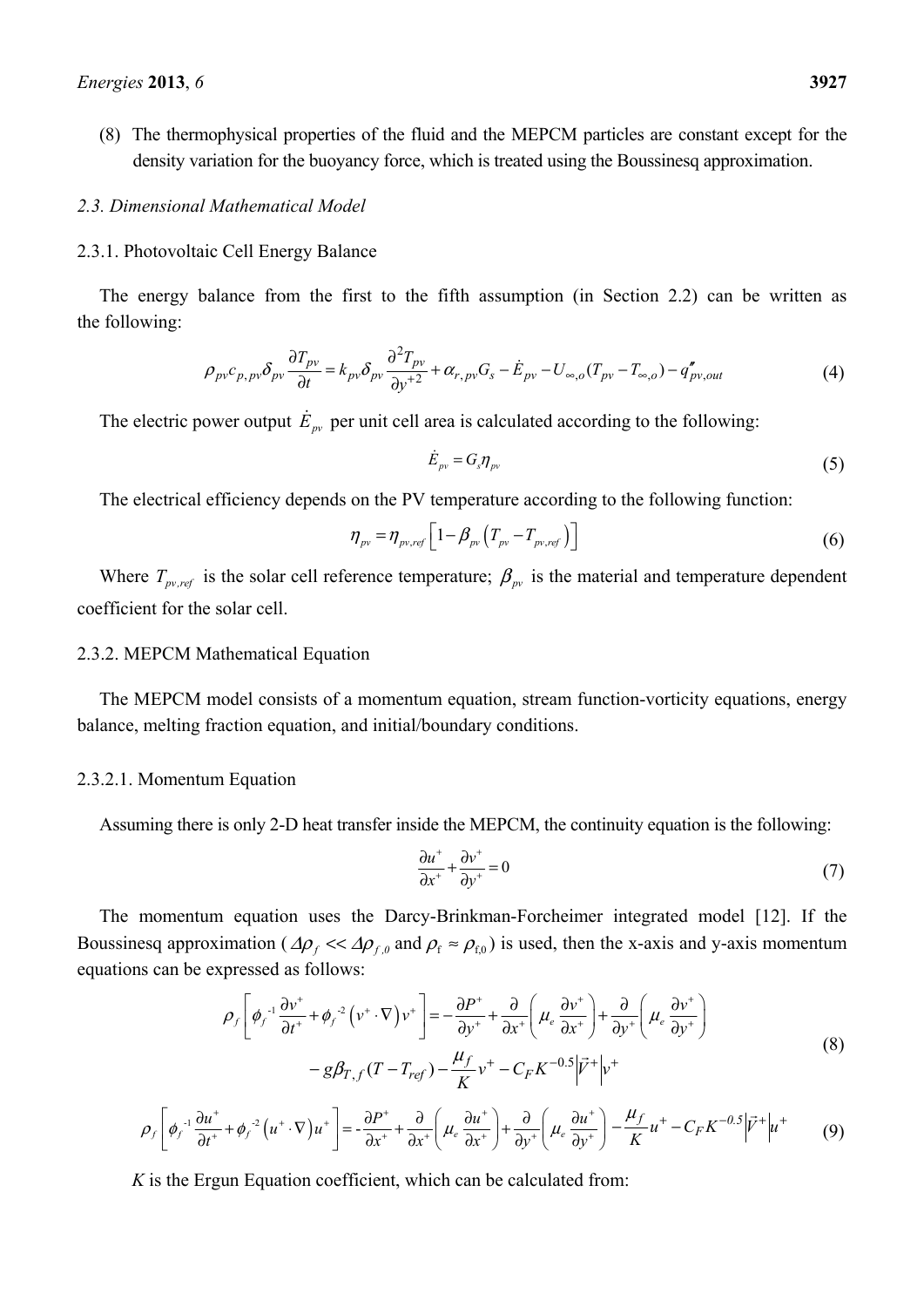where  $C_F$  is the Forcheimer Equation coefficient, which is set to 0.55. This value can be assumed to be constant as long as the porosity is between 0.4 and 0.6.  $\mu_e$  is the viscosity in the porous medium; for non-Darcy flow,  $\mu_e = \mu_f$  [12].  $|\vec{V}^+| = \sqrt{u^+ + v^+ + v^+}$  usually. The fluid density can be assumed to be temperature dependent:

$$
\Delta \rho_f = \rho_f \left( T, \phi_f \right) - \rho_{f,0} = -\rho_{f,0} \beta_{T,f} \left( T - T_c \right) - \rho_{pf}^* \beta_s \left( \phi_f - \phi_{fi} \right) \tag{11}
$$

Then, assuming the porosity different is very small and uniform, the thermal expansion coefficient can be described as:

$$
\beta_{T,f} = -\frac{1}{\rho_{f,0}} \left( \frac{\partial \rho_f}{\partial T} \right)_{T_c}
$$
\n(12)

### 2.3.2.2. Stream Function—Vorticity Equations

The stream function equation is expressed as follows:

$$
\frac{\partial^2 \psi^+}{\partial x^{+2}} + \frac{\partial^2 \psi^+}{\partial y^{+2}} = -\omega^+ \tag{13}
$$

Combining Equations (8) and (13), the vorticity Equation can be described as the following:

$$
\frac{1}{\varphi_f} \frac{\partial \omega^+}{\partial t} + \frac{1}{\varphi_{f}^2} \left( \frac{\partial (u^+ \omega^+)}{\partial x^+} + \frac{\partial (v^+ \omega^+)}{\partial y^+} \right) = \left( \frac{\tilde{\mu}}{\mu_f} \right) \frac{V_f}{\varphi_f} \nabla^2 \omega^+ + g \beta_f \frac{\partial T_m}{\partial x^+} - \frac{V_f}{K} \omega^+ - \frac{C_F}{\sqrt{K}} |\vec{u}| \omega^+ \tag{14}
$$

2.3.2.3. Energy Balance

The energy balance uses the heat transfer model for a rectangular container [13], including the phase change melting rate and melting rate Equations listed below:

$$
\rho_m c_{p,m} \frac{\partial T_m}{\partial t} + \rho_f c_{p,f} \left( u^+ \frac{\partial T_m}{\partial x^+} + v^+ \frac{\partial T_m}{\partial y^+} \right) = \left( k_m \frac{\partial^2 T_m}{\partial x^+} + k_m \frac{\partial^2 T_m}{\partial y^+} \right) - \left( 1 - \phi_f \right) \rho_p h_{LS} \left( \frac{\partial \xi}{\partial t} \right) \tag{15}
$$

The mixed density and mixed specific heat capacity can be calculated as the following:

$$
\rho_m = \phi_f \rho_f + (1 - \phi_f) \rho_p \tag{16}
$$

$$
c_{p,m} = \frac{\phi_f \rho_f c_{p,f} + (1 - \phi_f) \rho_p c_{p,p}}{\phi_f \rho_f + (1 - \phi_f) \rho_p}
$$
(17)

### 2.3.2.4. Melting Fraction Equation

The relationship between the MEPCM temperature and melting fraction can be described using the following equation: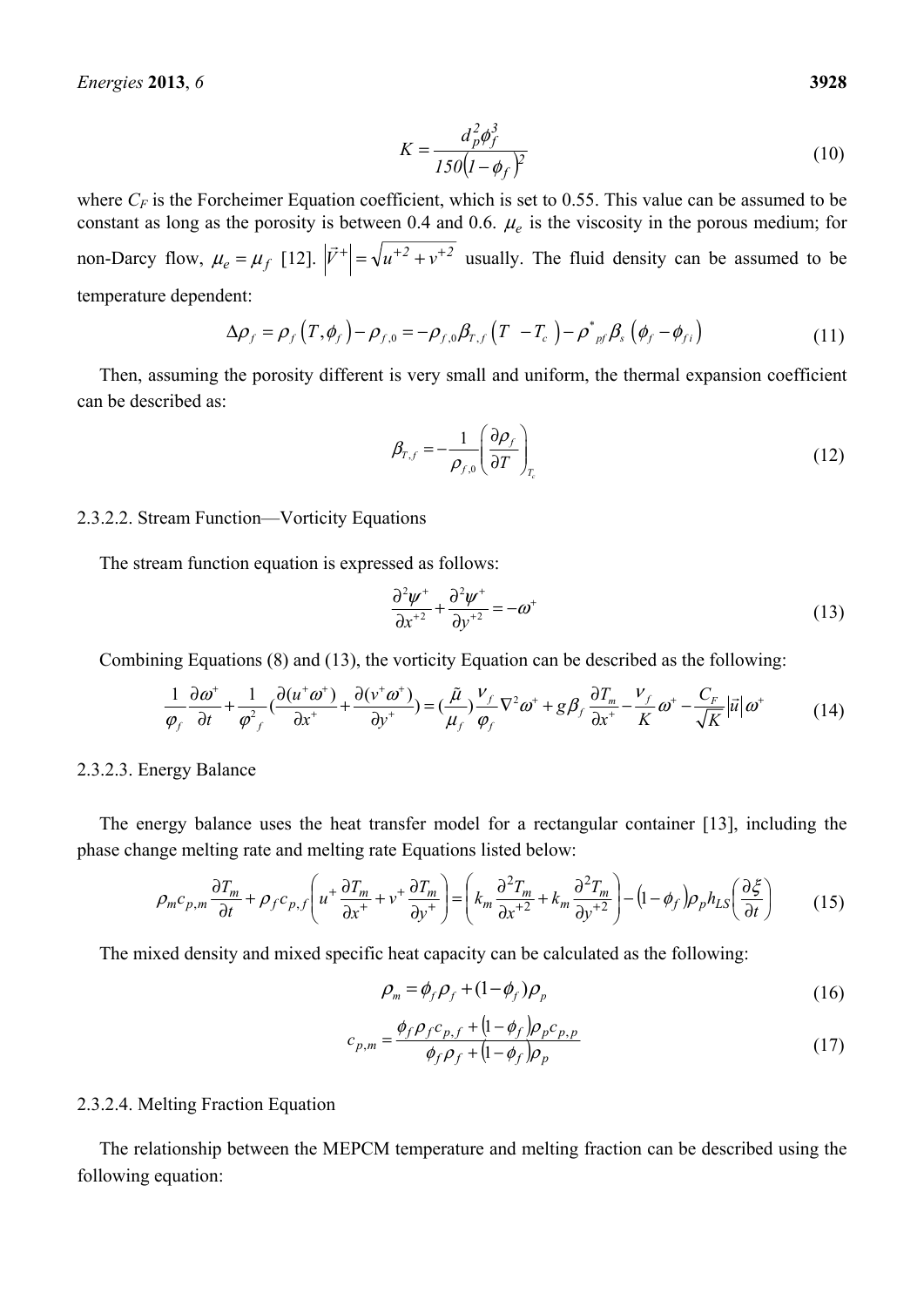$$
\frac{\partial \xi}{\partial t} = \frac{A_p h_p}{\rho_p \forall_p h_{LS}} \left[ (T_m - T_M) - \tau_t \frac{\partial T_m}{\partial t} \right]
$$
(18)

The delay entry can be expressed as follows:

$$
\tau_t = \left[ \frac{\left(\forall_p / A_p\right)^2}{\alpha_p} \right] \left(\frac{c_{p,m}}{c_{p,p}}\right) \tag{19}
$$

#### 2.3.3. Initial and Boundary Conditions

#### 2.3.3.1. PV Layer Initial and Boundary Condition

At the initial time, we assume all temperatures in the PV cell and MEPCM are same. There is no heat transfer through the top and bottom wall for the entire time. The initial and boundary conditions for the considered problem can be expressed as follows:

At  $t = 0$ ,

$$
T_{p\nu}(y^+, t = 0) = T_{\infty,i} \text{ for } -\delta_{p\nu} \le x^+ \le 0, 0 \le y^+ \le H
$$
\n(20)

$$
T_m(x^+, y^+, t = 0) = T_{\infty, i}; \ \omega^+ = \psi^+(x^+, y^+, t = 0) = 0; \text{ for } 0 \le y^+ \le H, 0 \le x^+ \le W \tag{21}
$$

For  $t > 0$ ,

and 
$$
y^+ = 0
$$
 or  $H$ ;  $\frac{\partial T_{pv}}{\partial y^+} = 0$  (22)

#### 2.3.3.2. MEPCM Layer Initial and Boundary Condition

At the left wall  $(x^+ = 0)$ , we assume that the stream function equals zero, the MEPCM temperature equals the PV cell temperature, and that all heat released from the PV cell's right wall is absorbed by the left wall of the MEPCM with no losses. At the right wall  $(x^+ = W)$ , the total heat transfer from the MEPCM right wall equals the convection heat transfer of the inside. The interior ambient temperature is constant, and the small convection heat transfer coefficient is applied to simulate the natural convection process. Because the top and bottom walls are insulated, the process is assumed to be adiabatic:

at 
$$
x^+ = 0
$$
;  $\psi^+ = 0$ ,  $T_m = T_{pv}$ ,  $q''_{pv,out} = -k_m \frac{\partial T_m}{\partial x^+}$  (23)

at 
$$
x^+ = W
$$
;  $\psi^+ = 0$ ,  $-k_m \frac{\partial T_m}{\partial x^+} = U_{\infty,i}(T_m - T_{\infty,i})$  (24)

at 
$$
y^+ = 0
$$
 or  $H$ ;  $\psi^+ = 0$ ,  $\frac{\partial T_m}{\partial y^+} = 0$  (25)

2.3.4. Formulation for PV/MEPCM Composite Layer under Temporal Variations of Solar Irradiation and Exterior Ambient Temperature

To simulate a real time application, the daily solar irradiation uses a time dependent function. There is no solar irradiation before sunrise or after sunset. At sunrise, the solar irradiation starts to increase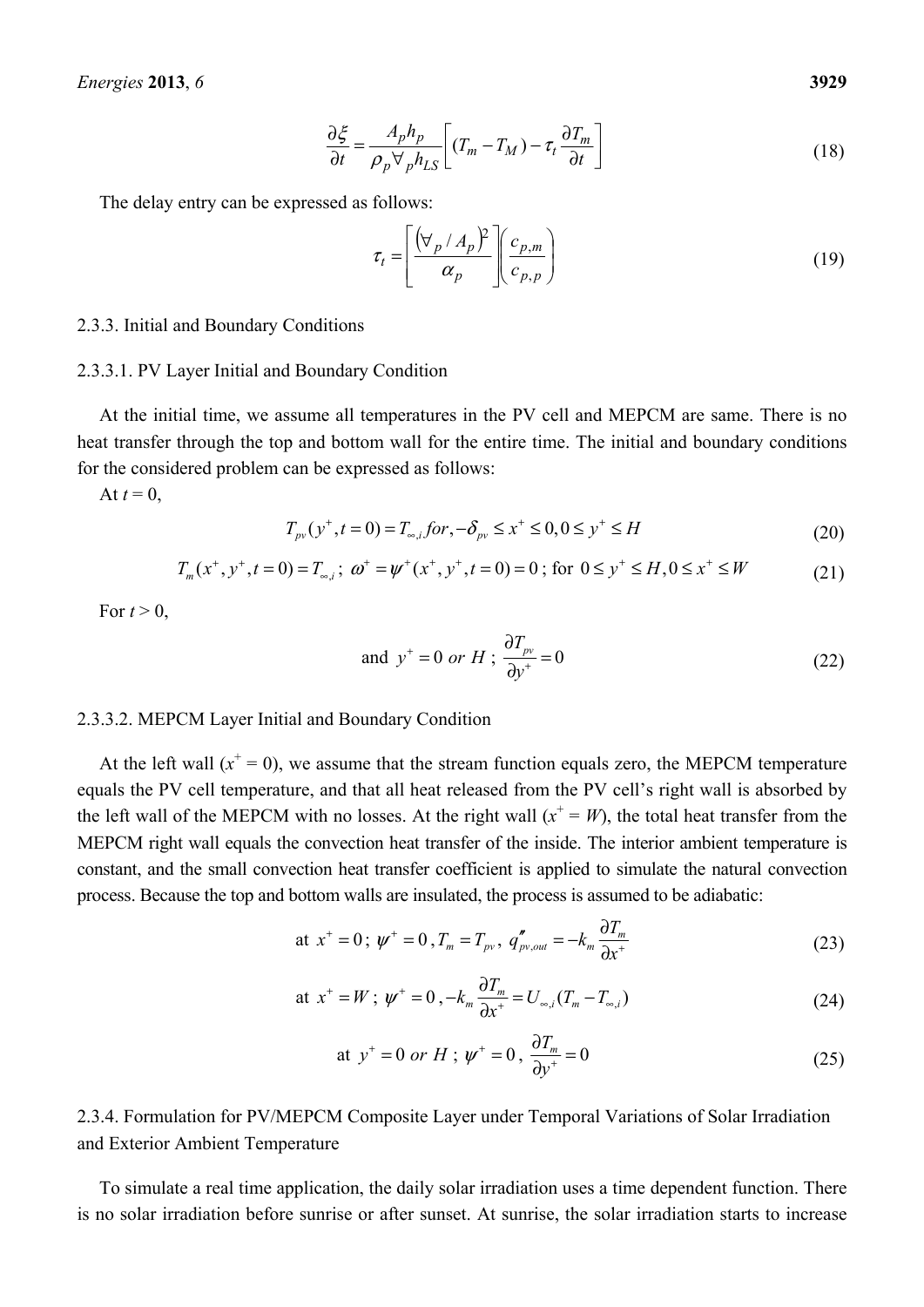until it reaches its maximum, after which it decreases. Daily variation of the solar irradiation onto the PV cell may be expressed as a sinusoidal function in terms of the instants for the sunrise, *trise*, and the sunset, *tset*, as follows:

$$
G_{s}(t) = \begin{cases} 0, & 0 \le t \le t_{rise} \\ G_{s,o} \sin\left[\frac{\pi(t - t_{rise})}{2(t_{max} - t_{rise})}\right], & t_{rise} \le t \le t_{max} \\ G_{s,o} \cos\left[\frac{\pi(t - t_{max})}{2(t_{set} - t_{max})}\right], & t_{max} \le t \le t_{set} \\ 0, & t_{set} \le t \le 24 \end{cases}
$$
(26)

*tmax* represents the instant of occurrence of maximum solar irradiation. Meanwhile, the exterior ambient temperature may be simulated as sinusoidal variation of the form:

$$
T_{\infty,o}(t) = \overline{T}_{\infty,o} + \Delta T_{\infty,o} \sin(\frac{2\pi t}{24}), \ \ 0 \le t \le 24
$$
\n<sup>(27)</sup>

where  $\overline{T}_{\infty}$ <sup>0</sup> and  $\Delta T_{\infty}$ <sup>0</sup> denote, respectively, the mean value and the oscillation amplitude of the exterior ambient temperature over a time period (one day  $= 24$  h). All of the equations in dimensional form are converted to dimensionless form to simplify the numerical modeling.

### *2.4. Properties and used parameters*

Numerical simulations have been undertaken to compare the case without the MEPCM layer with the case with integrated MEPCM for different melting temperatures ( $T_M$  = 26 and 34 °C, respectively) and different aspect ratios. The remaining geometric parameters pertinent to the test cells are held constant as follows:  $H = 18$  cm,  $W = 5$  cm,  $\delta_{PV} = 1.8$  mm, and  $d_P^+ = 18$  µm. The relevant physical properties used are:  $K = 1.56 \times 10^{-12}$  m<sup>2</sup>,  $c_{p,f} = 1007$  J kg<sup>-1</sup> K<sup>-1</sup>,  $k_f = 0.03$  W m<sup>-1</sup> K<sup>-1</sup>,  $\beta_{T,f} = -3.25 \times 10^{-3}, \ \alpha_f = 2.625 \times 10^{-5}, \ \nu_f = 1.57 \times 10^{-5} \text{ m}^2\text{/s}, \ k_m = 0.07 \text{ W m}^{-1} \text{ K}^{-1}, \ h_{ls} = 172 \text{ kJ/kg},$  $\beta_{pV} = -4.5 \times 10^{-3}$  %/K,  $T_{pV,ref} = 25$  °C, and  $T_M = 26$  °C or 34 °C. The investigated weather conditions have been taken as:  $T_{\infty,o} = 26 \text{ °C}, \ \overline{T}_{\infty,i} = 25 \text{ °C}, \ \Delta T_{\infty,o} = 3 \text{ °C}, \ G_{s,o} = 600 \text{ W/m}^2, \ U_{\infty,o} = 10 \text{ W m}^{-2} \text{ K}^{-1},$  $U_{\infty,i} = 2 \text{ W m}^{-2} \text{ K}^{-1}$ ,  $t_{rise} = 4$ ,  $t_{max} = 10$ , and  $t_{set} = 16$ .

### *2.5. Numerical Method*

A variable density grid system is used to improve the resolution of the numerical method. The time, space, convection, and vorticity wall boundary terms are treated by the first order, second order, QUICK scheme, and Thom formula discretizations, respectively. There are two loops in the numerical simulation calculation process: the time loop and the space loop. The iterative calculation continued until a prescribed relative convergence of  $2 \times 10^{-5}$  was satisfied for all the field variables in this problem.

### *2.6. Quantities of Technical Interest*

(1) Surface-averaged temperature over the PV cell: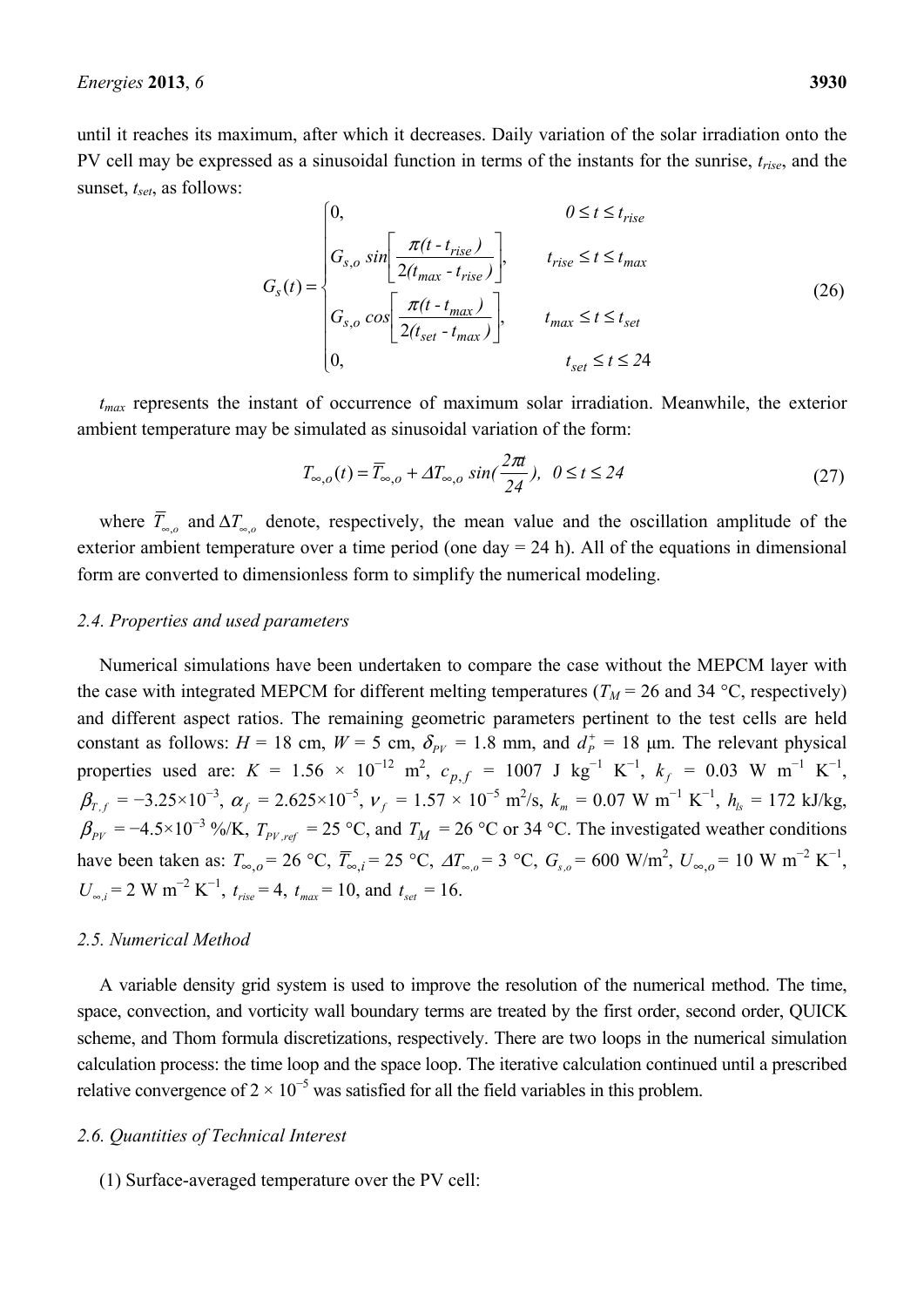$$
T_{pv,avg} = \frac{1}{H} \int_0^H T_{pv} dy^+ \tag{28}
$$

(2) Surface averaged electrical efficiency of PV cell:

$$
\eta_{pv,avg} = \frac{1}{H} \int_0^H \eta_{pv} dy^+ \tag{29}
$$

(3) Total electrical energy generated by the MEPV cell over a time interval of solar irradiation:

$$
Q_{pv,E}(\Delta t) = \int_{t_{rise}}^{t_{rise} + \Delta t} \int_0^H \dot{E}_{pv} dy^+ dt = \int_{t_{rise}}^{t_{rise} + \Delta t} \int_0^H G_s \eta_{pv} dy^+ dt
$$
(30)

(4) Total energy into the PCM layer over a time interval:

$$
Q_{m,o}(\Delta t) = H \int_{t}^{t+\Delta t} q_{pv,in,avg}^{n} dt
$$
\n(31)

(5) Surface averaged heat transfer rate into the outer ambient:

$$
q''_{pv,out,avg} = \frac{1}{H} \int_0^H q''_{pv,out} dy^+ \tag{32}
$$

(6) Total energy dissipated into the interior ambient over a time interval:

$$
Q_{m,i}(\Delta t) = \int_{t}^{t+\Delta t} \int_{0}^{H} q_{m,i}'' dy^{+} dt
$$
 (33)

#### **3. Results and Discussion**

#### *3.1. Aspect Ratio Effect*

Figure 2a shows the streamlines (red dashed lines) and isotherms (black solid lines) for the case with a PCM melting point of 26 °C and aspect ratio  $(A_m)$  of 0.277 for practical weather conditions. The melted region has a fast temperature increase compared to the part that has not yet melted because the solid phase still has to go through the melting process, which keeps the MEPCM temperature almost constant. Figure 2b shows the case with  $A_m = 1$ , where the temperature gradient slowly increases to a maximum and decreases afterwards.

Figure 3a shows that the minimum average efficiencies of the PV cell without the MEPCM layer and with  $A_m = 0.277$  and  $A_m = 1$  MEPCM layers are 18.80%, 18.91%, and 18.65%, respectively. The stable average efficiencies for the PV cell without the MEPCM layer and with  $A_m = 0.277$  and  $A_m = 1$  MEPCM layers are 18.84%, 18.94%, and 18.7%, respectively. Use of the MEPCM layer with  $A_m$  = 0.277 increases the stable average efficiency by approximately 0.1%. Use of the MEPCM layer with  $A_m = 1$  decreases the stable average efficiency by approximately 0.14%. Figure 3b shows that at both the left  $(Q_{m,o})$  and right walls  $(Q_{m,i})$ , the heat transfer quantities for the case of  $A_m = 0.277$  are higher than those for  $A_m = 1$ . The maximum heat transfer on the left and right for  $A_m = 0.277$  is 241.2 kJ/m and 177.72 kJ/m, respectively. The maximum heat transfer on the left and right for  $A_m = 1$  is 68.56 kJ/m and 68.93 kJ/m, respectively. For  $A_m = 0.277$ , the heat transfer on the left is much higher than that on the right, but for  $A_m = 1$ , it is the same on both sides.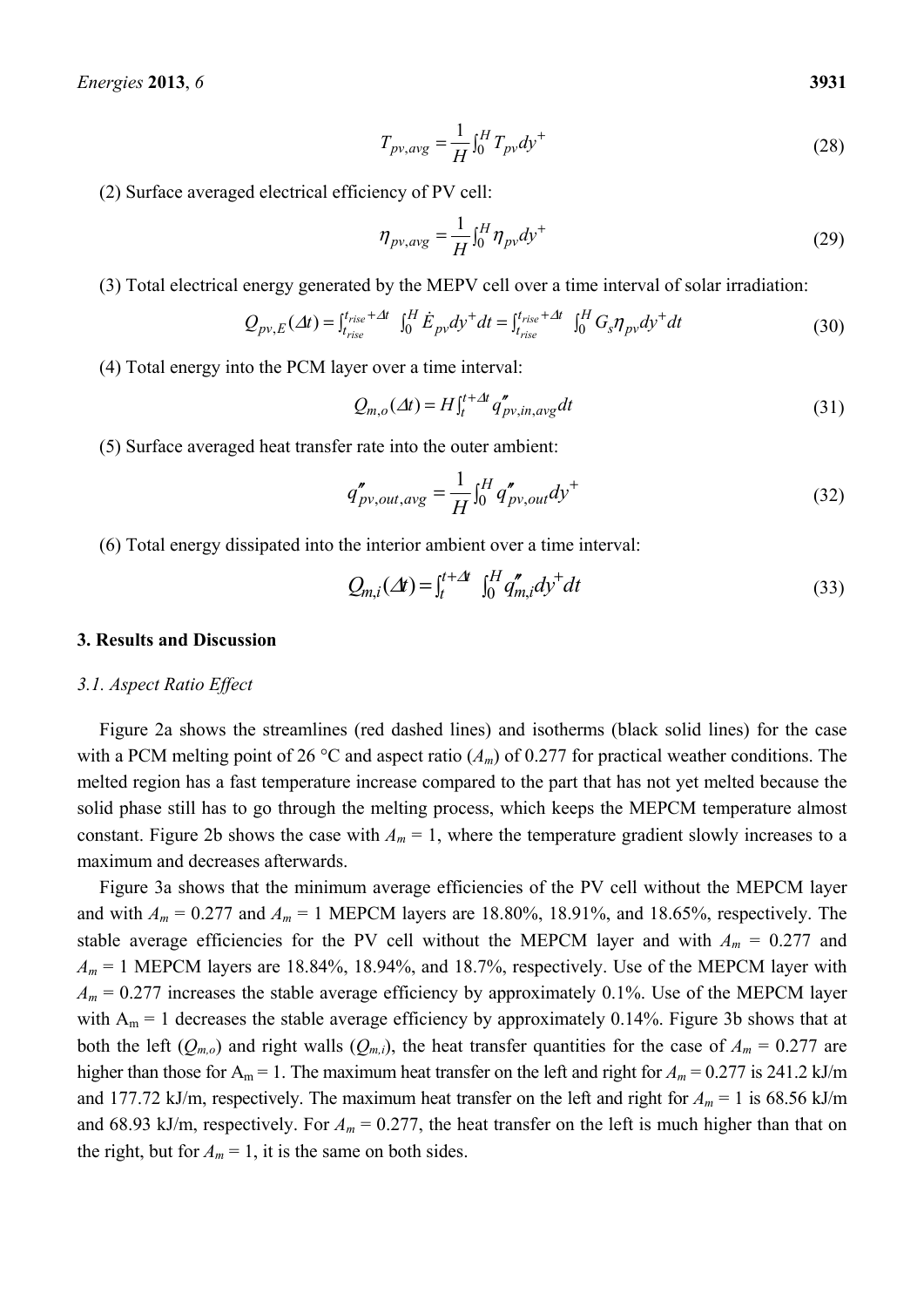

**Figure 2.** Streamlines (red) and isotherms (black) in the MEPCM layer. (a)  $A_m = 0.277$  $(T_M = 26 \text{ °C})$  and (**b**)  $A_m = 1$  ( $T_M = 26 \text{ °C}$ ).

Figure 3c has an initial displacement curve, which occurs because the increasing rate of heat input from the left side is much higher than the heat transfer on the right side. When these two heat transfer amounts are approximately equal, the energy fraction becomes zero (the  $A_m = 1$  results); however, for  $A_m$  = 0.277, the heat transfer quantities are never equal, and the energy fraction is approximately 0.26. Figure 3d shows that the amount of heat transferred to the interior of the cell  $(Q_{m,i})$  with the MEPCM (for both  $A_m = 0.277$  and  $A_m = 1$ ) is less than that of the PV cell without the MEPCM. The amount of heat transferred to the exterior of the cell with the  $A_m = 1$  MEPCM layer is larger than that of the PV cell without the MEPCM layer, but the cell with the  $A_m = 0.277$  MEPCM layer has a smaller amount of heat transferred than the PV cell without the MEPCM. The total electrical gain, heat transfer to the exterior, and heat transfer to the interior of the PV cell without the MEPCM layer are 559.94 kJ/m, 628.06 kJ/m, and 313.53 kJ/m, respectively. The total electrical gain, heat transfer to the exterior, and heat transfer to the interior of the PV cell with the  $A_m = 0.277$  MEPCM layer are 562.98 kJ/m, 534.71 kJ/m, and 177.72 kJ/m, respectively. The total electrical gain, heat transfer to the exterior, and heat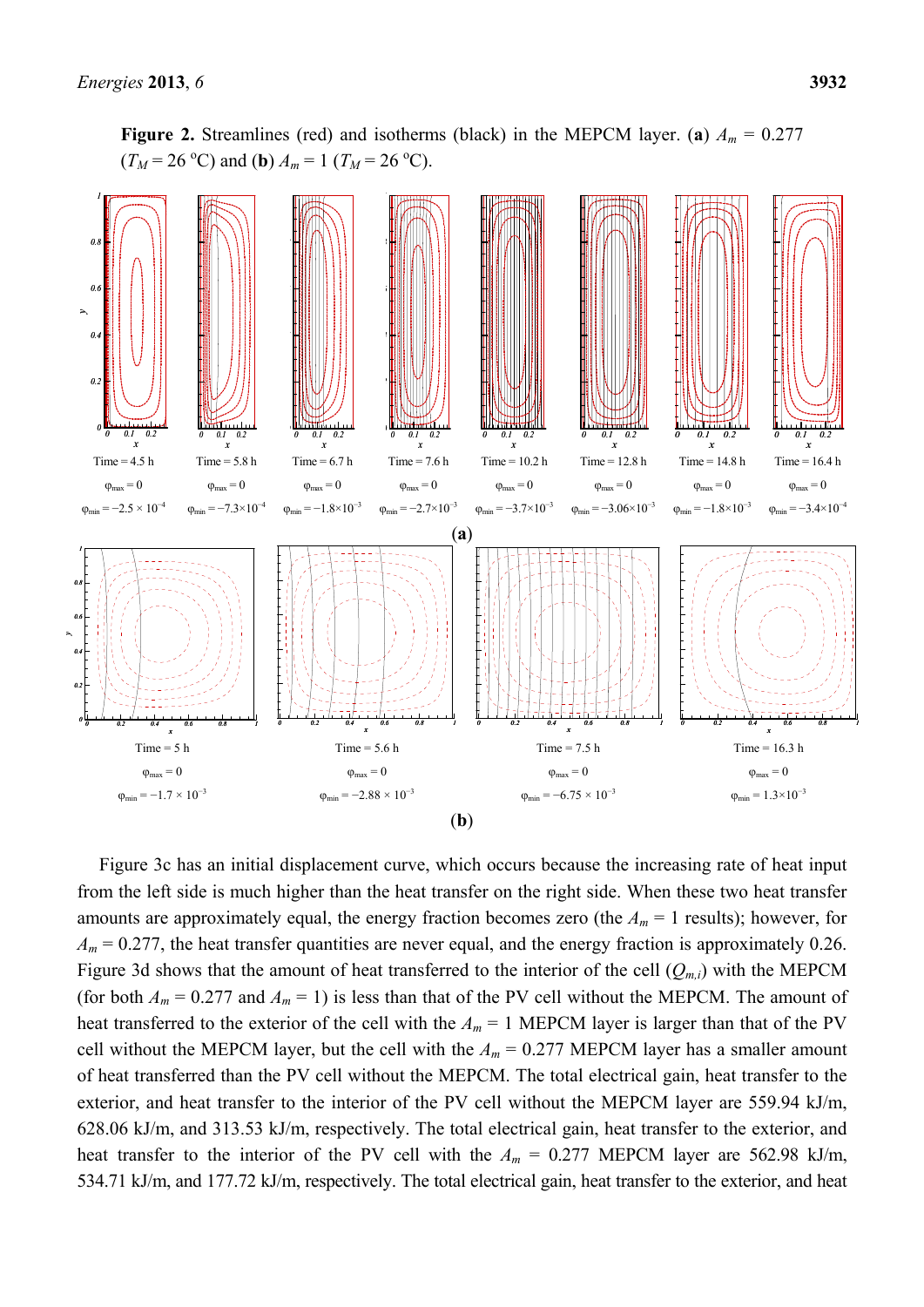transfer to the interior of the PV cell with the  $A_m = 1$  MEPCM layer are 555.67 kJ/m, 700.45 kJ/m, and 68.93 kJ/m, respectively.

**Figure 3.** Thermal and electrical performance of PV module with and without MEPCM layer of different aspect ratios of  $A_m = 0.277$  and 1. (a) Average temperature and efficiency of PV cell; (**b**) Total heat transfer rate across the MEPCM layer; (**c**) Fraction of energy stored inside the MEPCM layer; and (**d**) Total heat transfer rate across the PV cell.



The aspect ratio seems to affect whether the MEPCM layer is advantageous or disadvantageous for the electrical energy gain or electrical efficiency. For example,  $A_m = 0.277$  gives a better electrical energy gain and better PV cell efficiency, but  $A_m = 1$  reduces the electrical energy gain and electrical efficiency. The results in Figure 3b imply that the interior wall temperature for  $A_m = 1$  is lower than that for  $A_m = 0.277$ , but the  $A_m = 1$  layer cannot maintain the outer temperature, *i.e.*, the PV cell temperature below the outer temperature of the  $A_m = 0.277$  layer. Thus, we can conclude that  $A_m = 1$ reduces the heat transferred through the interior wall but is not good for improving the electrical efficiency of the PV cell, while  $A_m = 0.277$  can somewhat improve the efficiency because the temperature, compared to that of only the PV cell, is too small.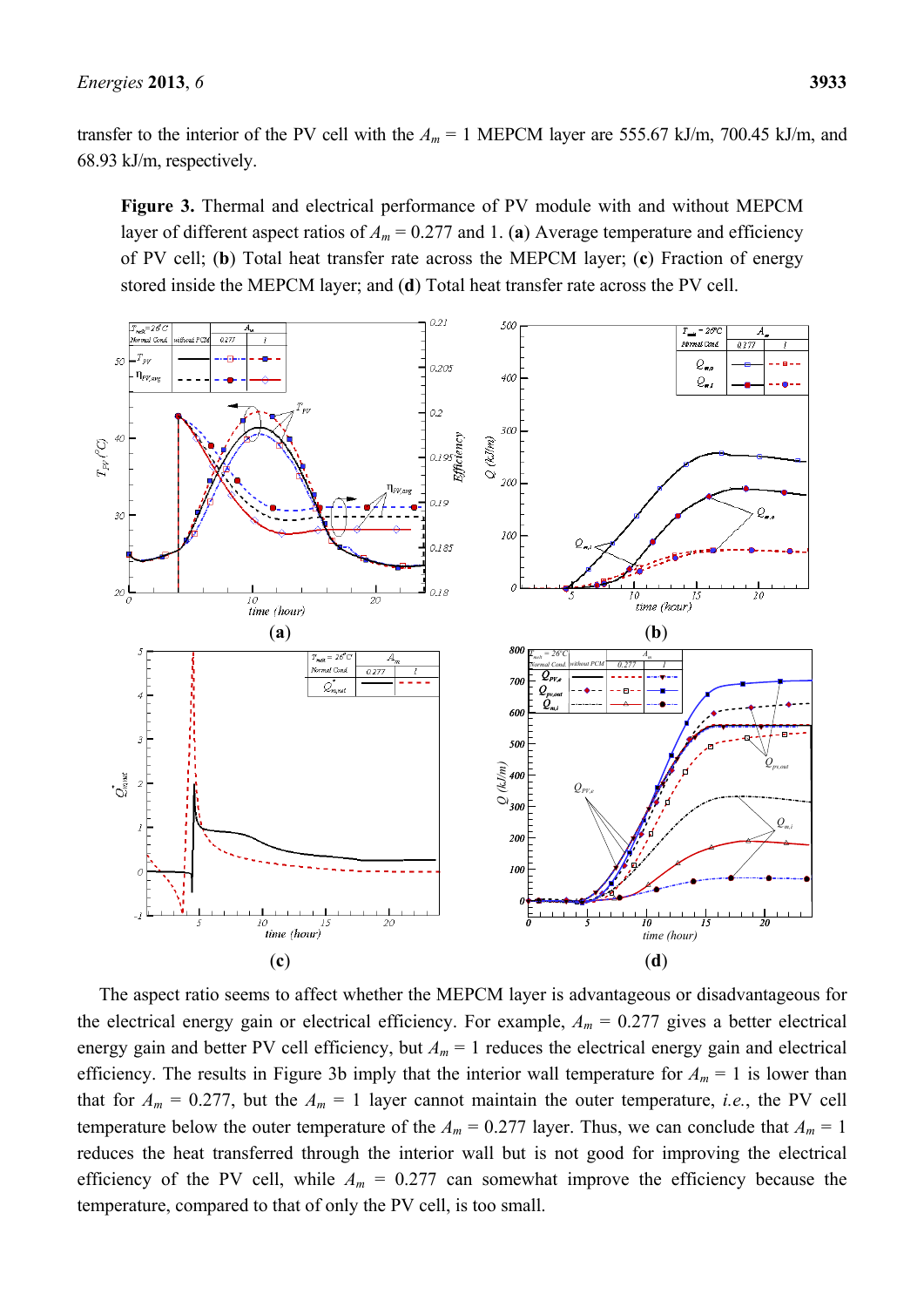#### *3.2. Melting Temperature Effect*

Figure 4a shows that the minimum average efficiencies for the PV cell without the MEPCM layer and with the  $T_M = 26$  °C and  $T_M = 34$  °C MEPCM layers are 18.80%, 18.91%, and 18.9%, respectively. The stable average efficiencies for the PV cell without the MEPCM layer and with the  $T_M$  = 26 °C and  $T_M$  = 34 °C MEPCM layers are 18.84%, 18.94%, and 18.94%, respectively. Use of the  $T_M$  = 26 °C MEPCM layer increases the minimum average efficiency by approximately 0.11%. Inclusion of the  $T_M = 34$  °C MEPCM layer decreases the minimum average efficiency by approximately 0.1%. Figure 4b shows that the maximum heat transfers on the left  $(Q_{m,o})$  and right walls ( $Q_{m,i}$ ) for  $T_M$  = 26 °C are 241.2 kJ/m and 177.72 kJ/m, respectively. The maximum heat transfers on the left and right for  $T_M$  = 34 °C are 225.8 kJ/m and 191.45 kJ/m, respectively. For  $T_M$  = 26 °C, the heat transfer on the left is much higher than that for  $T_M = 34 \text{ °C}$ , but the heat transfer on the right wall for  $T_M$  = 34 °C is higher than that for  $T_M$  = 26 °C.

Figure 4c shows an initial displacement curve, which occurs because the increasing rate of heat input from the left side is much higher than the heat transfer on the right side due to increasing solar irradiation. The energy fraction for  $T_M = 34 \text{ °C}$  starts to increase later than when  $T_M = 26 \text{ °C}$  because its melting point is higher. Neither of these stored energy fractions reaches zero. In the end, the  $T_M = 26$  °C and  $T_M = 34$  °C layers have a stored energy fraction of approximately 0.26 and 0.152, respectively.

Figure 4d shows that the heat transferred to the interior and exterior using the MEPCM (both  $T_M$  = 26 °C and  $T_M$  = 34 °C) is less than that of the PV cell without the MEPCM layer. The total electrical gain, heat transfer to the exterior, and heat transfer to the interior of the PV cell without the MEPCM layer are 559.94 kJ/m, 628.06 kJ/m, and 313.53 kJ/m, respectively. The total electrical gain, heat transfer to the exterior, and heat transfer to the interior for the PV cell with the  $T_M = 34 \text{ °C}$ MEPCM layer are 562.98 kJ/m, 534.71 kJ/m, and 177.72 kJ/m, respectively. The total electrical gain, heat transfer to the exterior, and heat transfer to the interior for the PV cell with the  $T_M = 26$  °C MEPCM layer are 562.86 kJ/m, 549.12 kJ/m, and 191.45 kJ/m, respectively.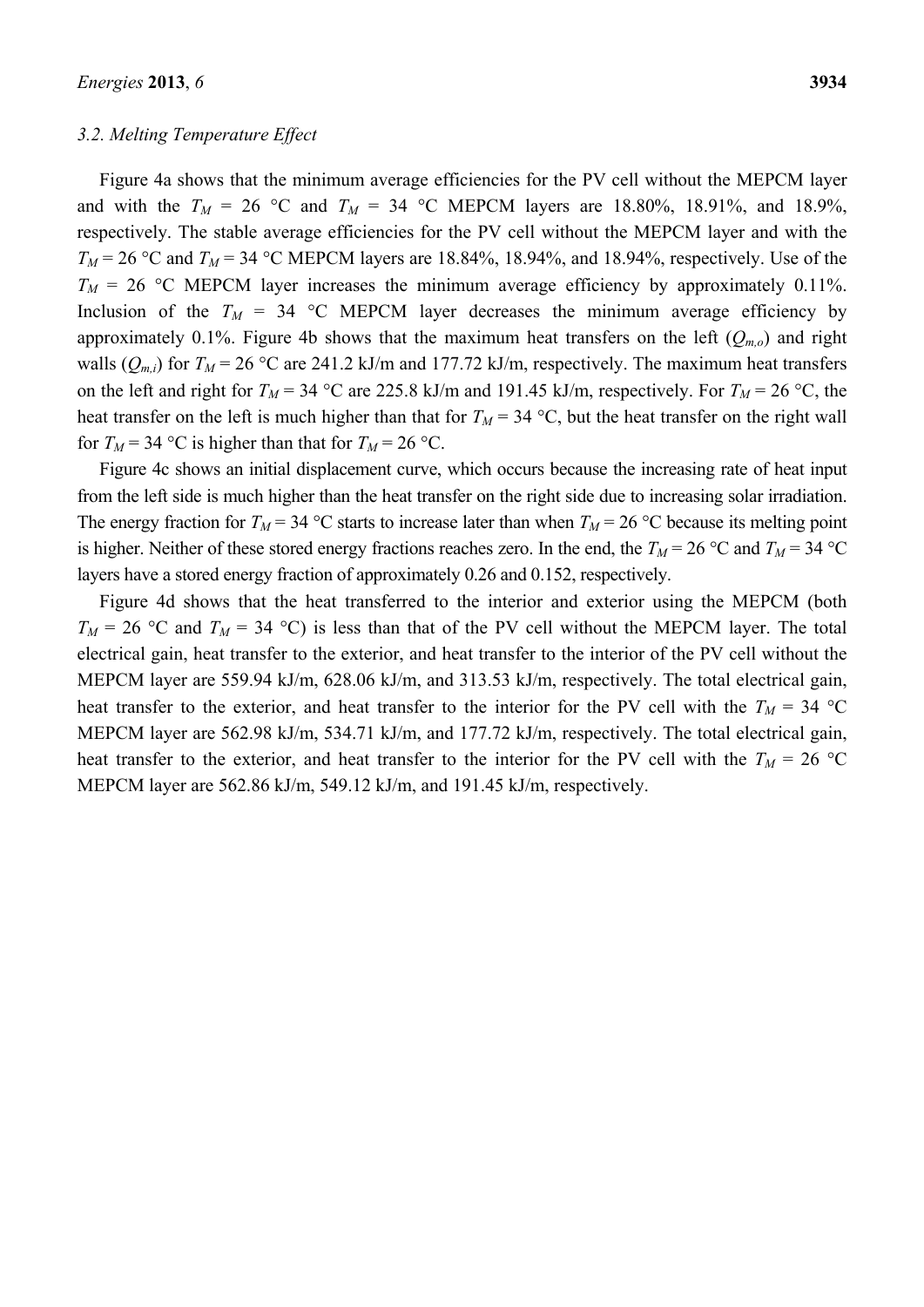**Figure. 4.** Thermal and electrical performance of PV module with and without MEPCM layer ( $A_m = 0.277$ ) with different melting points of  $T_M = 26$  and 34 °C. (a) Average temperature and efficiency of PV cell; (**b**) Total heat transfer rate across the MEPCM layer; (**c**) Fraction of energy stored inside the MEPCM layer; and (**d**) Total heat transfer rate across the PV cell.



### **4. Conclusions**

The conclusions are the following: (1) The aspect ratio seems to affect whether the MEPCM layer is advantageous or disadvantageous for the electricity generation. Use of the MEPCM layer with aspect ratio ( $A_m$  = 0.277) and  $A_m$  = 1 increases and decreases the stable average PV cell efficiency by approximately 0.1% and 0.14%; (2) The overall performances of the two cases with different melting points are approximately the same. The MEPCM layer with the melting point 26 °C ( $T_M$  = 26 °C) initially maintains a lower PV temperature than the  $T_M = 34$  °C layer, but when the  $T_M = 34$  °C layer begins to melt, it exhibits a lower PV temperature than the  $T_M = 26 \degree C$  layer.

The modeling and simulation results are limited to the used MEPCM and the chosen specific location. To explore the practical aspect and applications at other locations, MEPCM with different